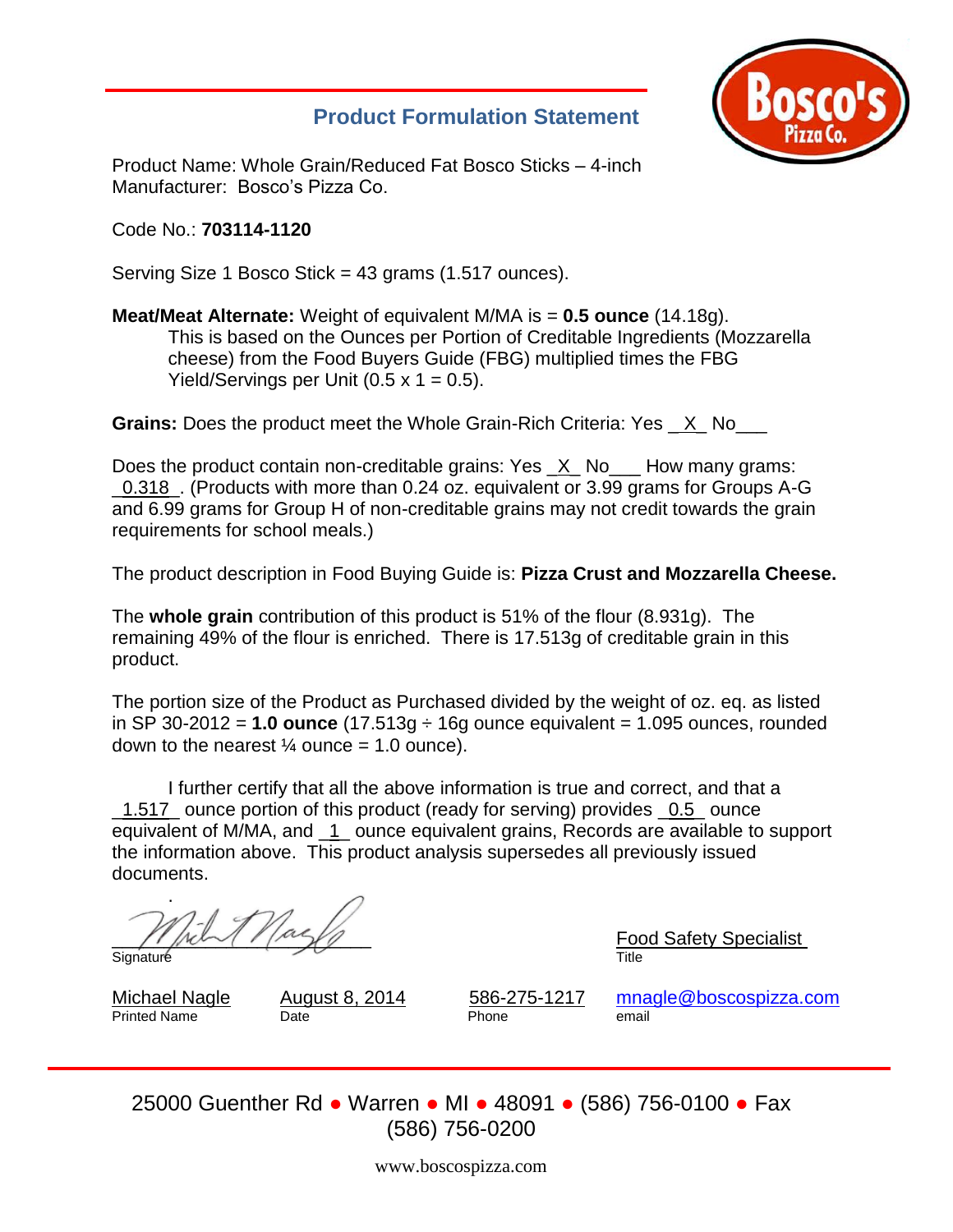

## **Product 703114-1120 4" Whole Grain Reduced Fat Cheese Bosco Stick**

## **Nutrition Facts**

Serving Size 1 Bread Stick (43g) Servings Per Container 144

#### Amount Per Serving

| Calories 110                                                                                                                                                            |                                                                    | Calories from Fat 25                                                              |                                                                                                |  |  |  |  |
|-------------------------------------------------------------------------------------------------------------------------------------------------------------------------|--------------------------------------------------------------------|-----------------------------------------------------------------------------------|------------------------------------------------------------------------------------------------|--|--|--|--|
|                                                                                                                                                                         |                                                                    |                                                                                   | % Daily Value*                                                                                 |  |  |  |  |
| <b>Total Fat 3g</b>                                                                                                                                                     |                                                                    |                                                                                   | 5%                                                                                             |  |  |  |  |
| Saturated Fat 1.5g                                                                                                                                                      | 8%                                                                 |                                                                                   |                                                                                                |  |  |  |  |
| Trans Fat 0ɑ                                                                                                                                                            |                                                                    |                                                                                   |                                                                                                |  |  |  |  |
| 2%<br>Cholesterol 5mg                                                                                                                                                   |                                                                    |                                                                                   |                                                                                                |  |  |  |  |
| Sodium 140mg                                                                                                                                                            |                                                                    |                                                                                   | 6%                                                                                             |  |  |  |  |
| 5%<br><b>Total Carbohydrate 14g</b>                                                                                                                                     |                                                                    |                                                                                   |                                                                                                |  |  |  |  |
| Dietary Fiber 1g                                                                                                                                                        |                                                                    |                                                                                   | 4%                                                                                             |  |  |  |  |
| Sugars 1g                                                                                                                                                               |                                                                    |                                                                                   |                                                                                                |  |  |  |  |
| Protein 6g                                                                                                                                                              |                                                                    |                                                                                   |                                                                                                |  |  |  |  |
| Vitamin A 2%                                                                                                                                                            |                                                                    | Vitamin C 0%                                                                      |                                                                                                |  |  |  |  |
| Calcium 10%                                                                                                                                                             |                                                                    | Iron $4%$                                                                         |                                                                                                |  |  |  |  |
| *Percent Daily Values are based on a 2,000 calorie<br>diet. Your daily values may be higher or lower<br>depending on your calorie needs:<br>Calories:<br>2,000<br>2,500 |                                                                    |                                                                                   |                                                                                                |  |  |  |  |
| <b>Total Fat</b><br>Saturated Fat<br>Cholesterol<br>Sodium<br><b>Total Carbohydrate</b><br>Dietary Fiber<br>Calories per gram:<br>Fat 9<br>٠                            | Less than<br>Less than<br>Less than<br>Less than<br>Carbohydrate 4 | 65g<br>20 <sub>a</sub><br>300 <sub>mg</sub><br>2,400mg<br>300 <sub>g</sub><br>25g | 80 <sub>g</sub><br>25 <sub>a</sub><br>300mg<br>2,400mg<br>375q<br>30 <sub>g</sub><br>Protein 4 |  |  |  |  |

#### **INGREDIENTS:**

**CRUST:** FLOUR BLEND [WHOLE-WHEAT FLOUR, ENRICHED FLOUR (WHEAT FLOUR, NIACIN, REDUCED IRON, THIAMINE MONONITRATE, RIBOFLAVIN, ENZYME, FOLIC ACID)], WATER, BROWN SUGAR, CORN OIL, DOUGH CONDITIONER (SOYBEAN OIL, MONO AND DIGLYCERIDES, SOY FLAKES), SALT, VITAL WHEAT GLUTEN, YEAST, L-CYSTEINE. **CHEESES:** MOZZARELLA CHEESE (PASTEURIZED PART SKIM MILK, CHEESE CULTURES, SALT, ENZYMES). REDUCED FAT/REDUCED SODIUM MOZZARELLA CHEESE (PASTEURIZED PART SKIM MILK, NONFAT MILK, MODIFIED CORN STARCH\*, CHEESE CULTURE, SALT, POTASSIUM CHLORIDE\*, NATURAL FLAVORS\*, ANNATTO (COLOR), VITAMIN A PALMITATE, ENZYMES), \*INGREDIENTS NOT IN REGULAR MOZZARELLA CHEESE.

**CONTAINS: MILK, WHEAT.** 

#### **NET WEIGHT 13.7 LBS. (6.2 KG) 144 PACK**

This Product contributes 1/2 ounce per serving of equivalent Meat/meat alternate and 1 Grain toward the meal pattern.\* \*Based on the Ounce Equivalent of 16 grams of grain.

# **Baking Instructions**

#### **Thawing**

- 1. Thaw before baking.
- 2. Keep Bosco Stick breadsticks covered while thawing.
- 3. Bosco Stick breadsticks may be thawed in packaging.
- 4. Bosco Stick breadsticks have 8 days shelf life when refrigerated.

#### **Convection Oven**

- 1. Preheat oven to 400º F.
- 2. Place Bosco Stick breadsticks on a baking sheet.
- 3. **THAWED:** 6-8 minutes.
- 4. Let stand 2 minutes before serving. **CAUTION: FILLING MAY BE HOT!**

#### **Deep Fryer**

- 1. Preheat oil to 350º F.
- 2. **THAWED:** 1-2 minutes.
- 3. Let stand 2 minutes before serving. **CAUTION: FILLING MAY BE HOT!**

Oven temperatures may vary. Adjust baking time and/or temperature as necessary. Top Bosco Stick breadsticks with butter and parmesan cheese (not included) after baking.

Approved By:  $\frac{1}{\sqrt{|\mathcal{L}|}}$   $\frac{1}{\sqrt{|\mathcal{L}|}}$ , Date: August 8, 2014

Michael Nagle, M.S., Food Safety Specialist Information is derived by calculation based on available data.